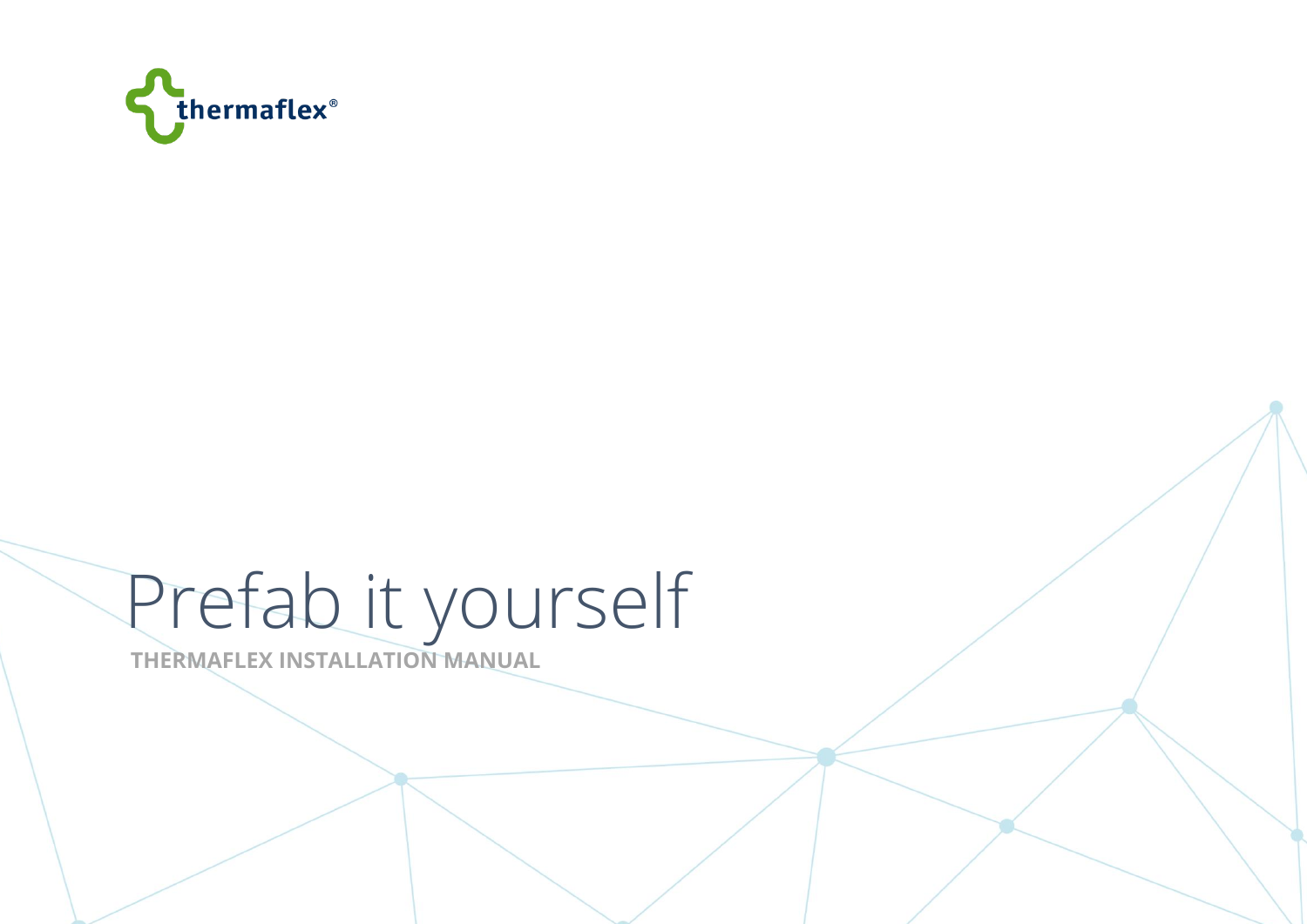#### **DISCLAIMER:**

The information in this document is based on our current state of technical knowledge. Due to the variety of possible influences during installation and combination of products, the insulator is responsible for any necessa

Responsible publisher: Thermaflex International Holding bv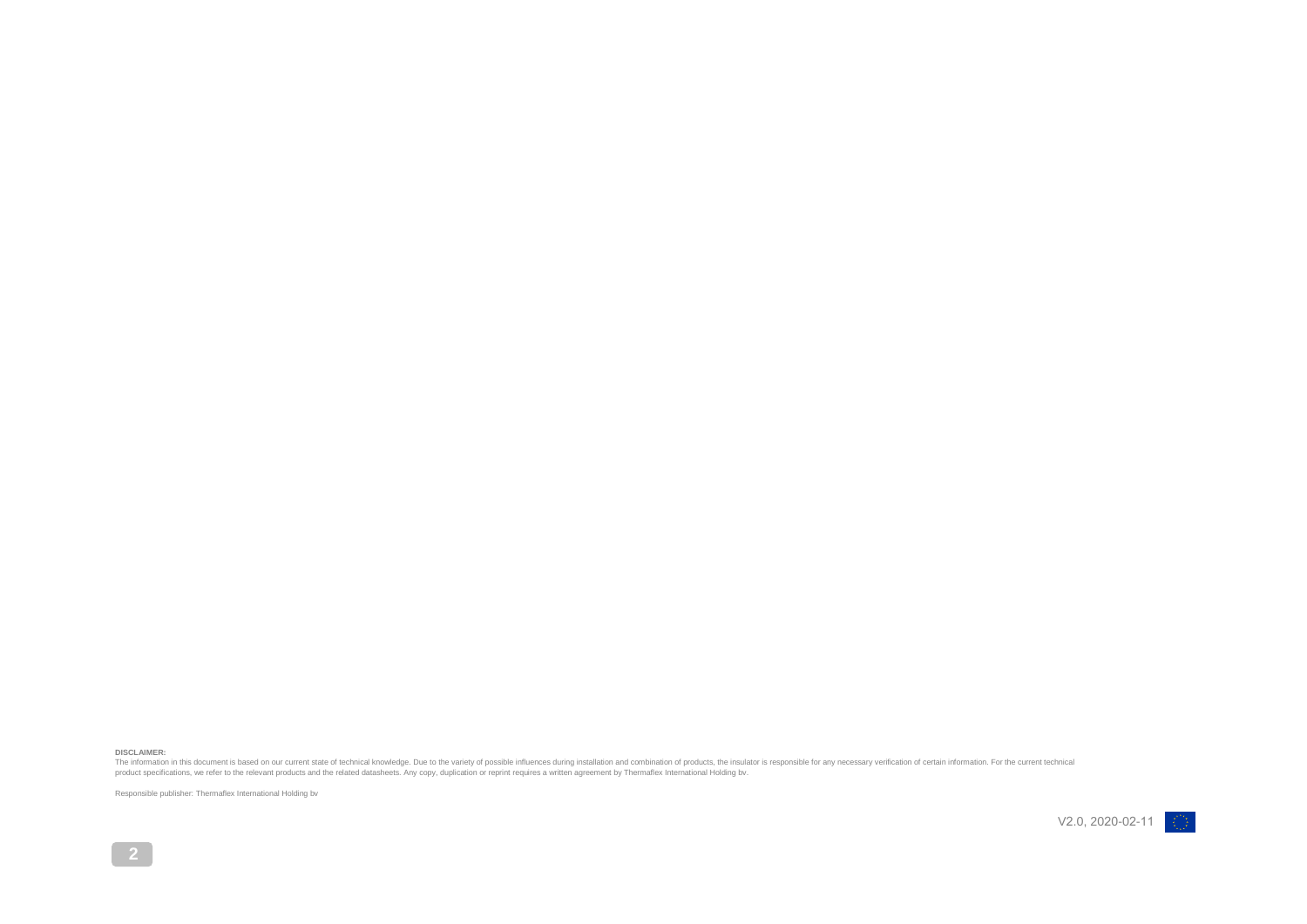# Table of Contents

| 01. General            |     |
|------------------------|-----|
| 02. Prefab it yourself | 6.  |
| 03. Welding process    |     |
| 04. Tools              | 1 O |

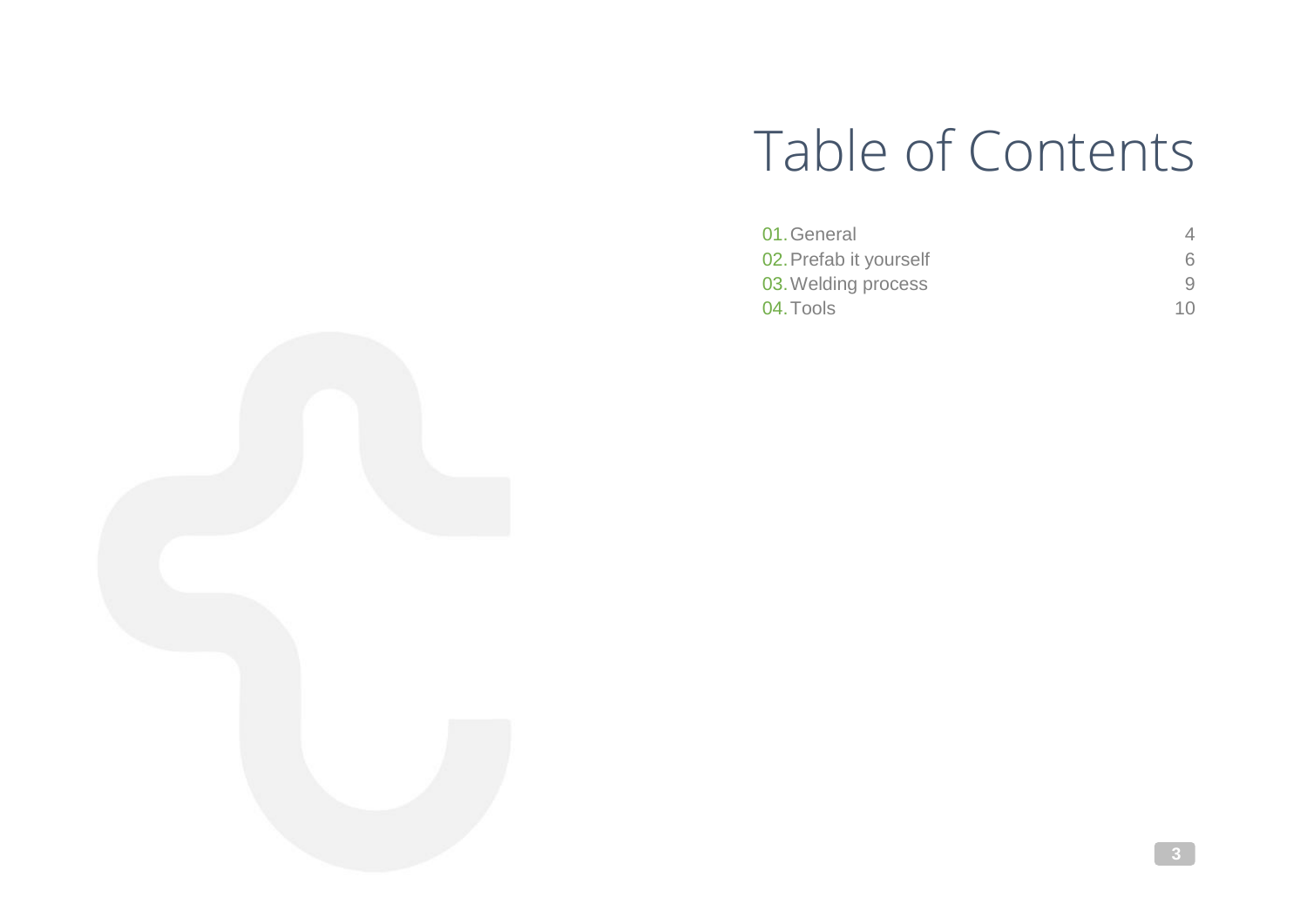# 01. General

Tailoring to all possible needs, we offer 3 main connection solutions to seal off your system! This includes, basic glues, factory prefabricated connections, and our heat plate tool to prefab-it-yourself at the speed of light!

The heat plate provides a polyfusion welding technique for tubular Thermaflex insulation material. Delivering a solid and homogenous joining for the prefabrication of insulation fittings on-site or in your workshop as preparation.

#### **Simple process:**

- The welding process is simpler than the use of glue.
- Standard tooling heating element (standard butt fusion heating element with PTFE (Teflon) coating can be used)

#### **Speed - Time saving:**

- Very fast process compared to glue up to ID 114mm tubular insulation
- Enormous time savings due to prefabrication of standardized fitting insulation and specific fitting insulation with tubular insulation

#### **Solid welding connection:**

• Homogenous polyfusion welding process, glue free!

#### **Sustainability**:

- Environmental friendly joining technique
- No additional adhesive

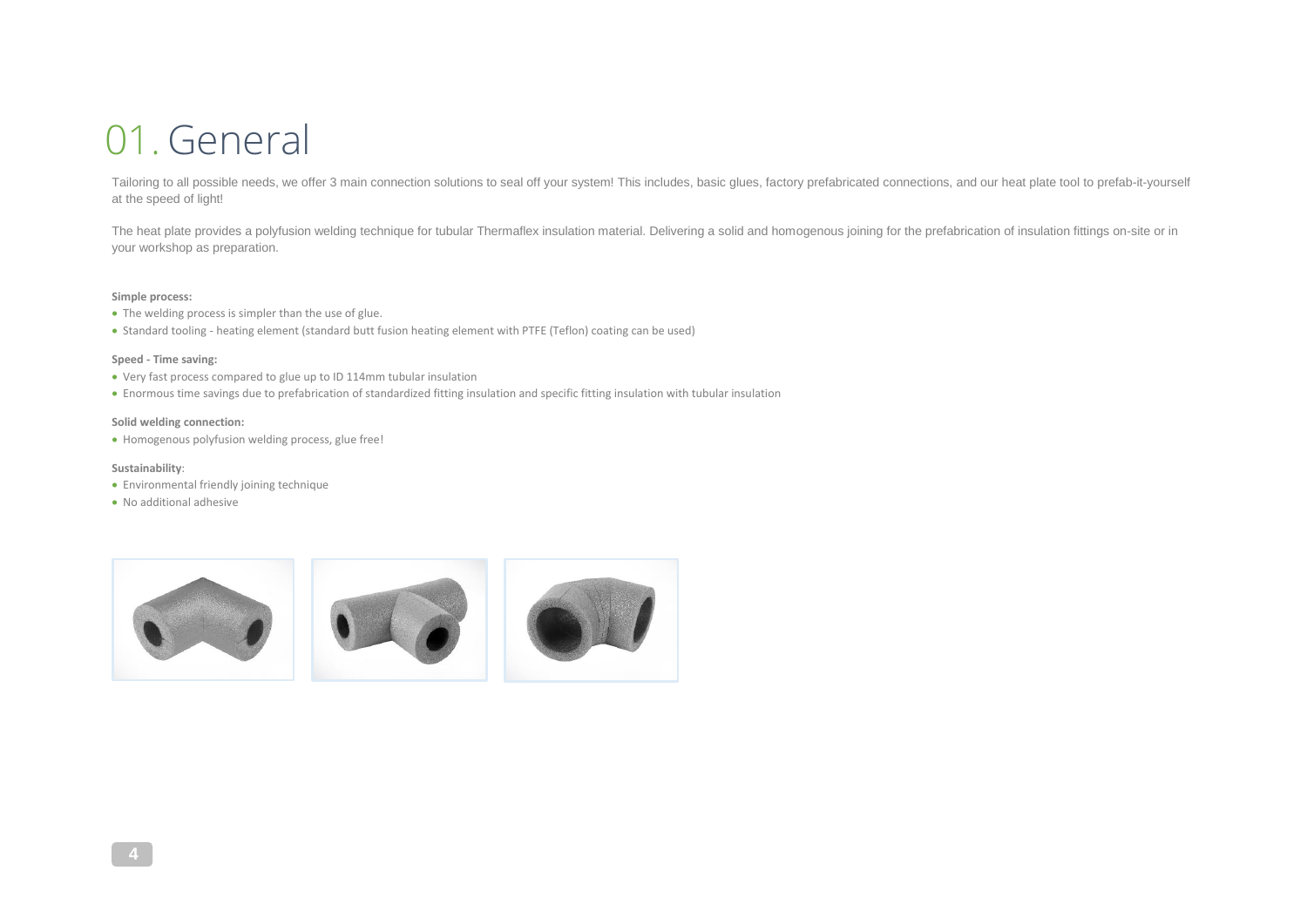## Solidifying your system **Craftmenship in the forefront**

Connections are often the most vulnerable and time-consuming part of an insulation system. So, when it comes to efficiently insulating an installation, the type of connections should be carefully considered. To tailor to all possible needs, we offer 3 main connection solutions to seal off your system: from your basic glues, to factory prefabricated connections, and a heat plate tool to prefab-it-yourself at the speed of light.



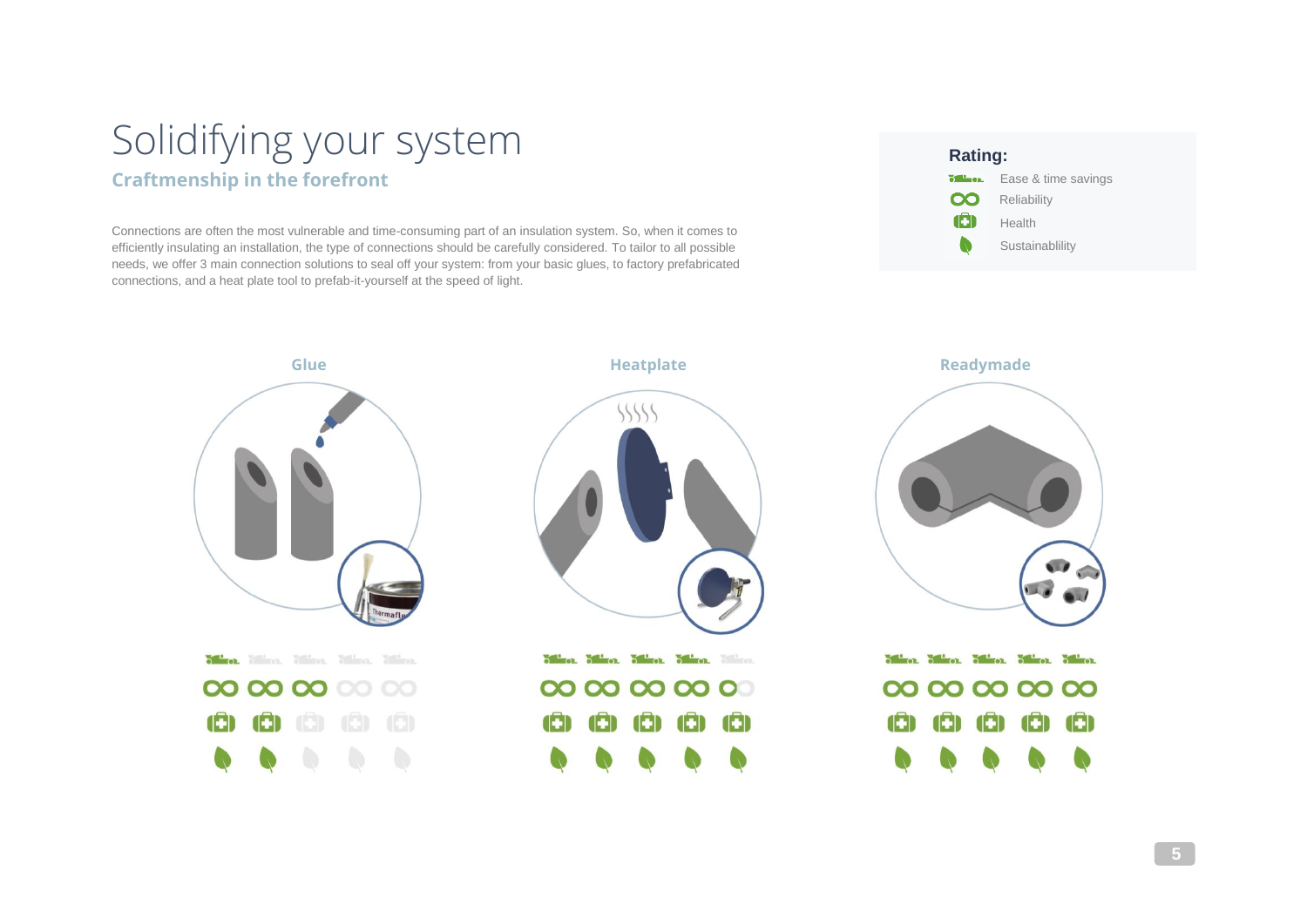# 02. Prefab it yourself

## **Preparation**

**1. Heat up the heating element** Heat surface to the temperature of 180°C.

#### **Important!**

Ambient temperature 5°C - 35°C



1. **2. Length allowance** For melting provide an additional length of + **5mm** to the original length of **each** fitting.

#### **Important!**

Respect the country specific health and safety regulations for working with high temperature electrical equipment.



2.

#### **Required tools:**



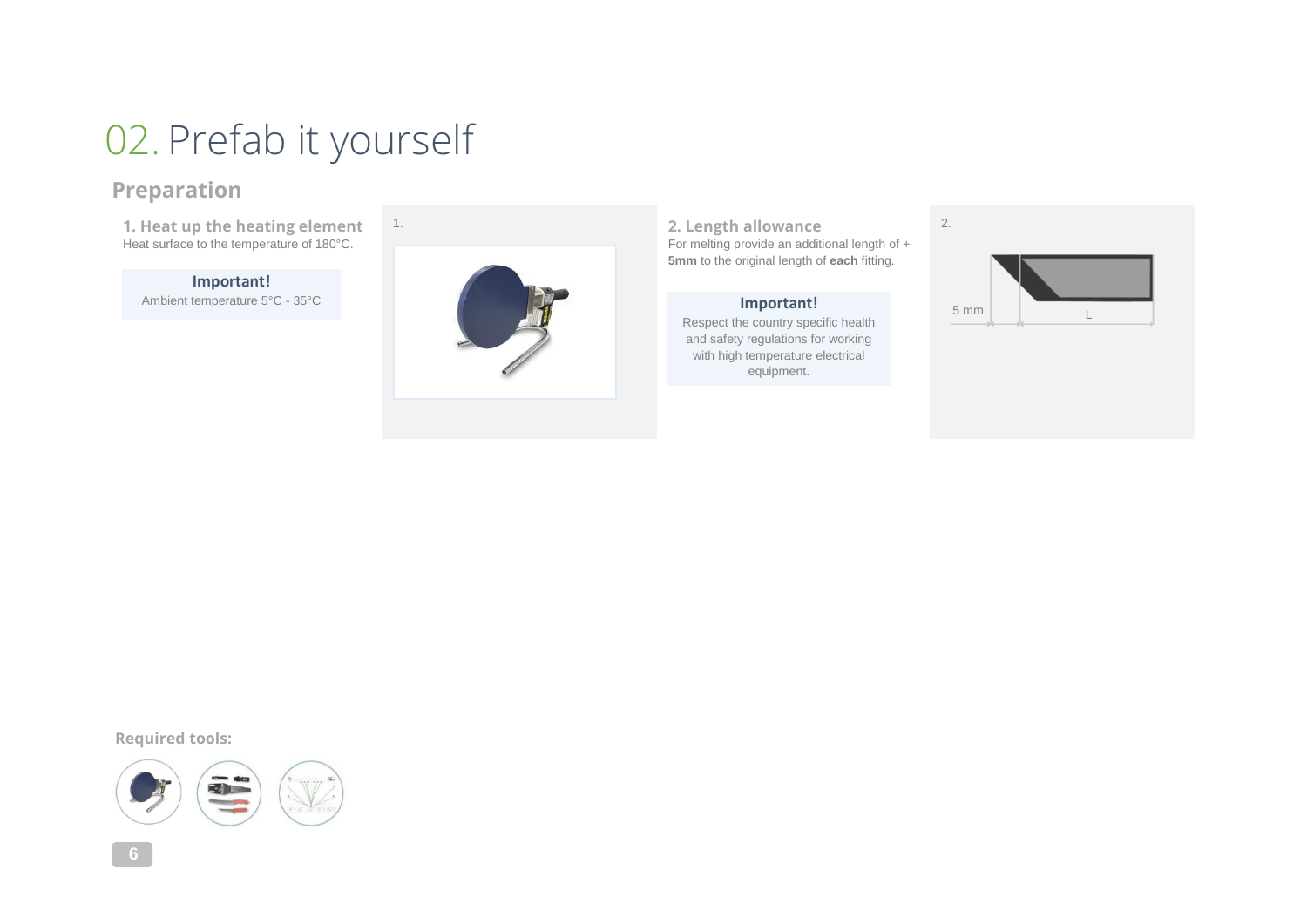#### **3. Cut fitting segments**

Cut fitting segments with the help of the Thermaflex cutting matt or mitre box in accordance to the figures beneath.

#### **Bends 90° and 45°**



Pre-fabricating a 90° or a 45° bend involves a simple process.

**Step one:** Cut out V-shaped pieces.

**Step two:** Weld.



1. ½ OD 1 ½ OD 2. 45° 45°  $\sim$ 

Pre-fabricating a 90° T-piece involves a two-step process.

#### **Step one:** Produce a 90° bend.

**Step two:** Find an additional piece of tube insulation of the same size; then, cut both pieces to fit together like shown in figure 2 and weld.

Pre-fabricating a 45° T-piece involves a two-step process.

**Step one:** Produce a 135° bend as shown in figure 1.

**Step two:** Cut the bend and the tube insulation to fit together like shown in figure 2 and weld.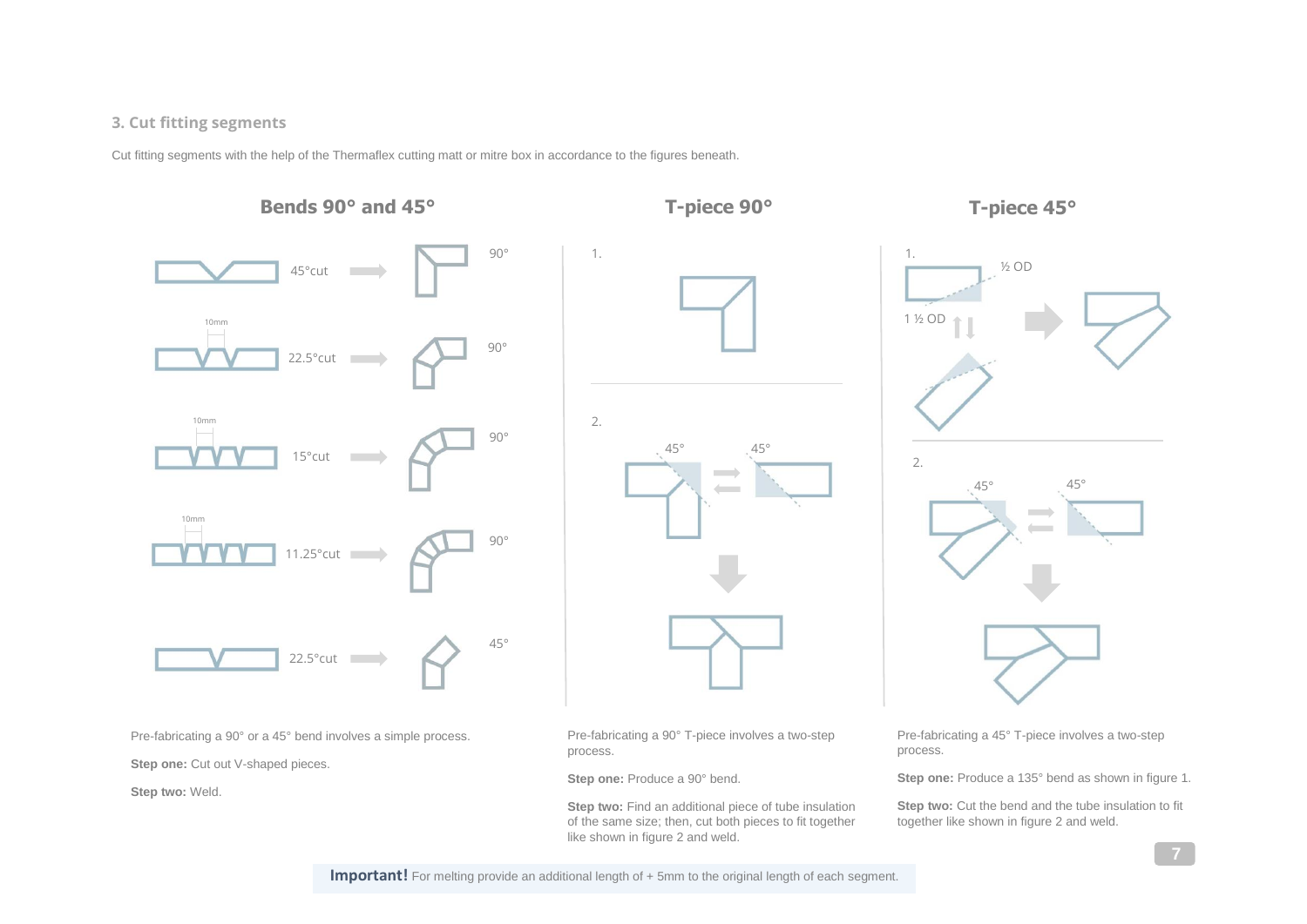## **Joining**

**1. Melt fitting component interface**

Press both components onto the heating element and follow the following sequence.

#### **Equalize surface:**

- Press: 1 second (equalize surface)
- Remove from heating element
- Press: 1 second (equalize surface)

#### • Remove from heating element **Heat up surface:**

• Press: 1 second (heat up time)

#### **Important!**

**Lightly press fitting components** onto the heating element.



Join the two fitting components within 2 seconds (dwell time) after removing from the heating element and secure fittings by holding firmly with pressure for 3 seconds (welding time). After the welding process the two components are bound and homogenously joined.

#### **Important!**

After the welding process, **carefully**  clean the heating element surface with a **thick** and **dry** paper cloth.

2.



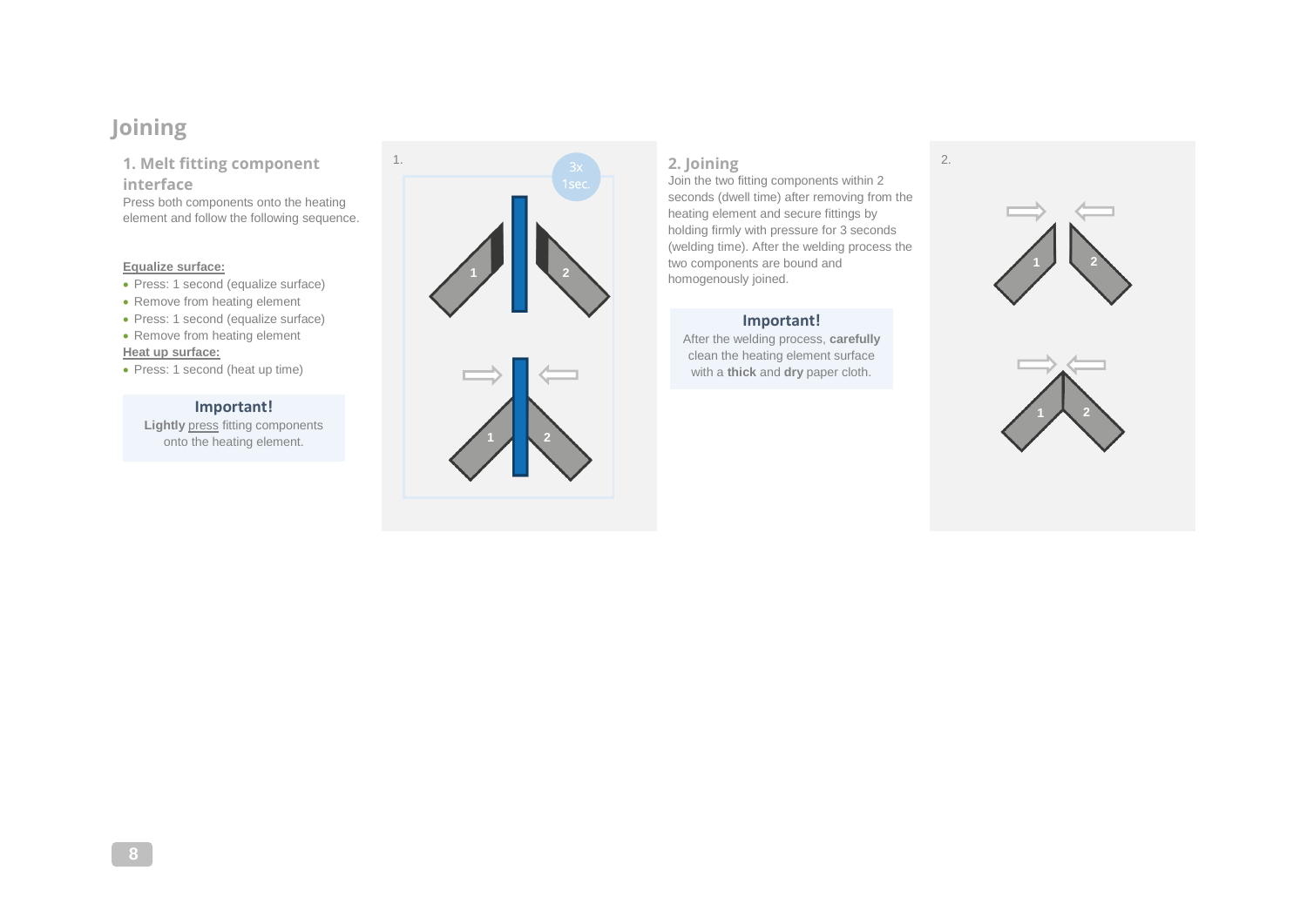# 03. Welding process

**Polyfusion welding of tubular polyolefin insulation**



**Time [t]**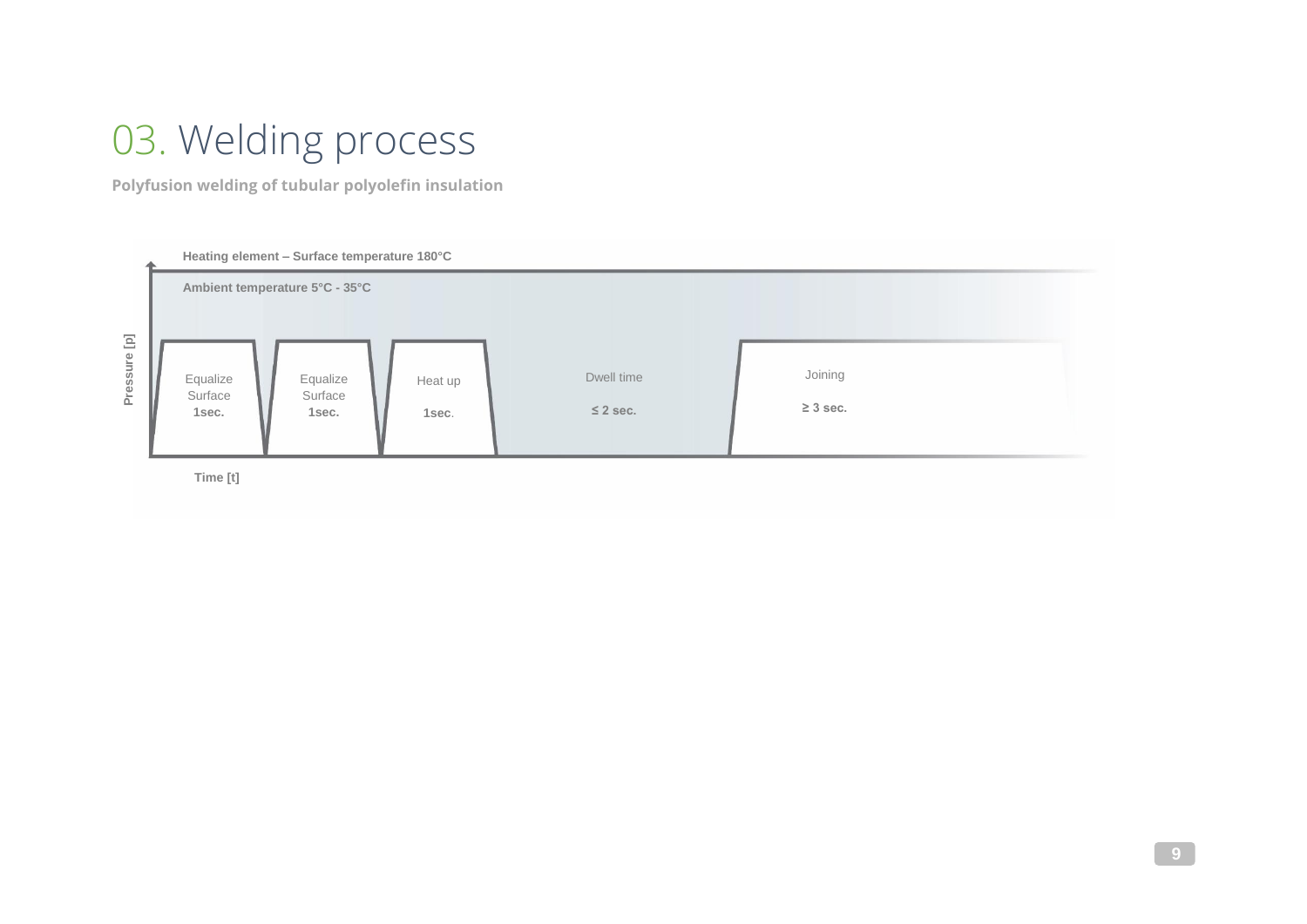# 04. Tools

The following tools are required for polyfusion welding of tubular insulation. **Polyfusion welding**

### **Polyfusion welding**

**Butt welding unit**

#### **For solid and homogenous joining.**

Butt welding unit for polyolefin insulation with PTFE-coated heating element 230V, 50-60Hz according to DVS. Available with 110V. Temperature preset for polyfusion welding of Thermaflex® polyolefin tubular insulation at 180°C. Heating element Ø 200 mm and Ø 300 mm. Support stand.



### **Knives & cutters**

**Specialized 25cm, and 12.5cm insulation knife set For serious insulation functionality.** The double insulation knife set has been developed for fast, efficient and comfortable cutting and shaping of Thermaflex® insulation. The 2 knives are accompanied by a locking safety holster, belt and lanyard to ensure maximum safety, and convenient transportation.



### **Whetstone**

**Keep it sharp.**  A sharpening stone is included to keep your knives razor-sharp and ensure the best and smoothest possible cuts.

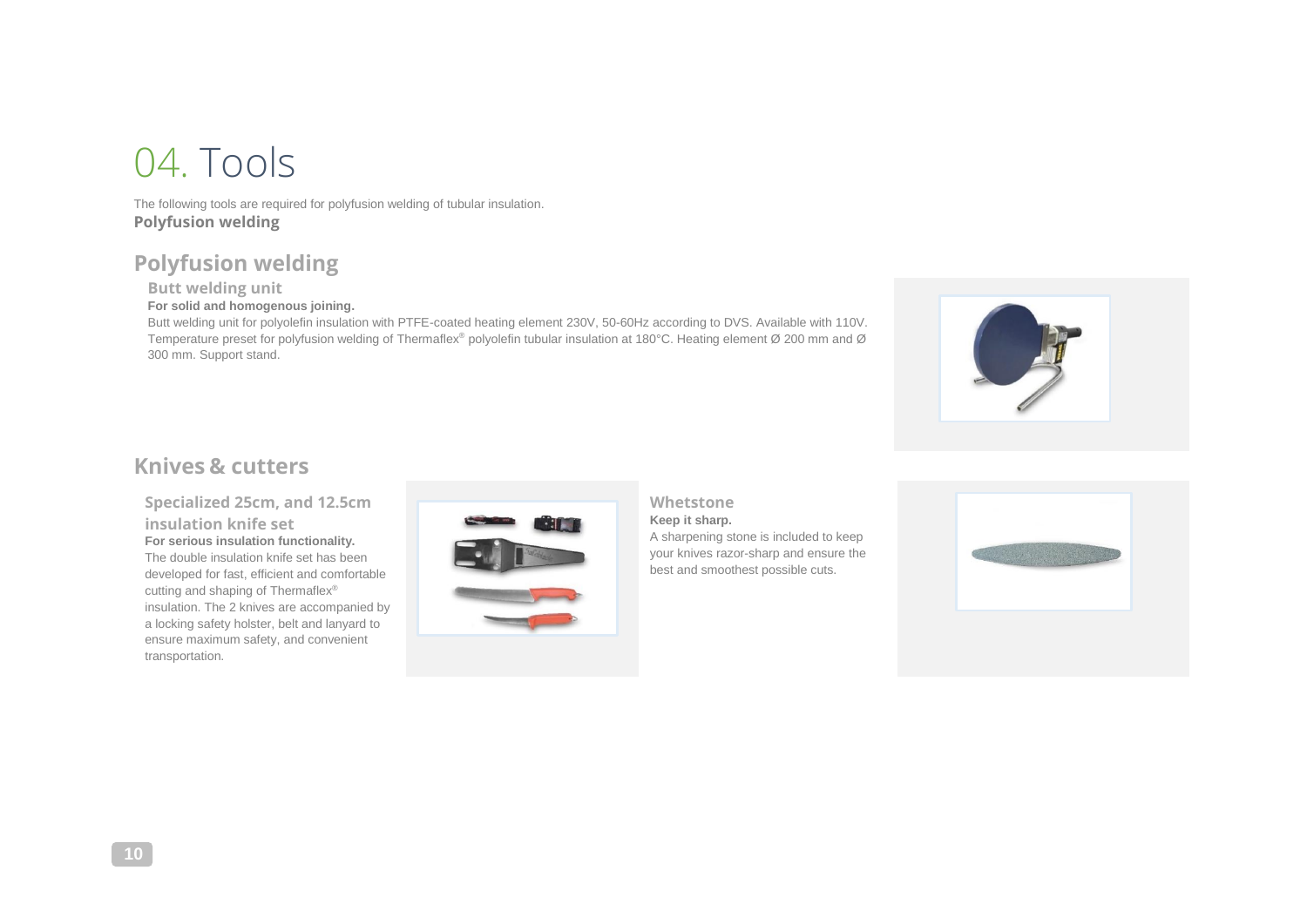### **Measurement & marking**

#### **Talmeter** (3m)

#### **Measure it. Mark it. Craft it.**

The ideal marking measure for insulation craftsmen. This white, impact-resistant steel tape measure has both millimeters and diameters, combining marking and measurement edges so you can quickly and simply measure and mark both internal and external lengths.

#### **Cutting mat Cut to fit.**

Use our Thermaflex-designed cutting mat for optimal angular precision, covering all the cutting angles you need. Perfectly suitable for all your elbows, bends, T and Y pieces, you name it. The cutting mat is made for both right and left handed craftsmen.

#### **Folding ruler Unfolding precision.**

Our folding ruler measures cm, inch and angular degrees all in one handy, compact tool.





# 

#### **Marker**

**Swift and sure.** 

Draw out exactly where you need to cut, shape, or carve with our black insulation marker.



#### **Mitre box (optional) Cut to fit.**

Use the mitre box for optimal angular precision, covering all the cutting angles you need. Perfectly suitable for all your elbows, bends, T and Y pieces, you name it.